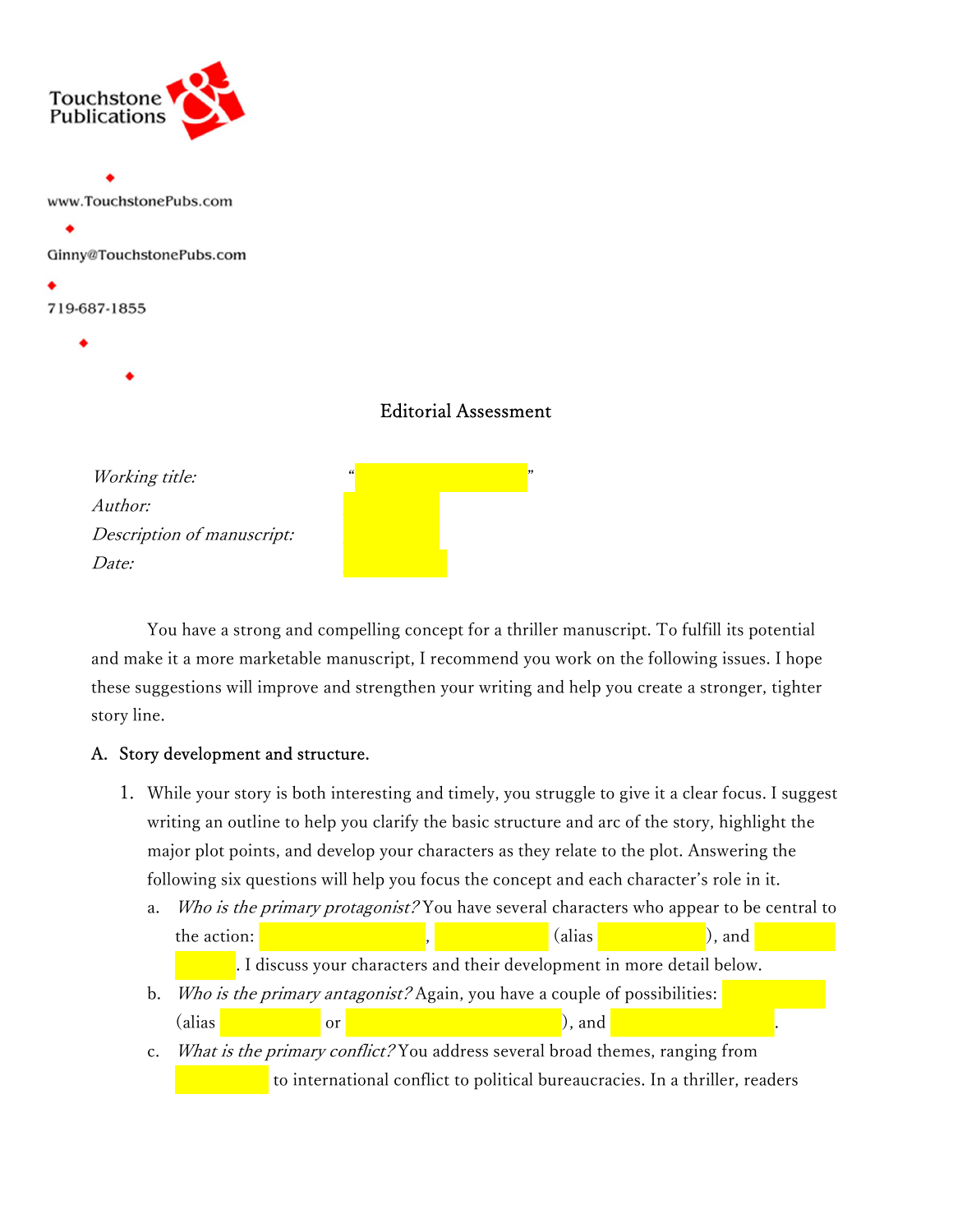expect one primary concern or conflict that drives both the characters and the action to a dramatic climax between the protagonist and the antagonist. Focusing your plot more tightly on one concept—bioterrorism with the threat of world-will help keep the action from dragging or getting sidetracked into discussions of political intrigue and international disputes.

- d. How does the main character overcome the antagonist and resolve the conflict? Without a clear protagonist–antagonist relationship and a strong primary conflict, the story doesn't compel the reader to keep reading. Eventually  $\Box$  does provide information to the United States that results in the destruction of the Iranian laboratory, but his role in that event—in fact, in most of his actions—is relatively passive. Your story will be stronger, the action more compelling, and readers more satisfied if you make the active force in bringing about the resolution of the mission.
- e. What growth does the protagonist achieve/what lesson does the protagonist learn? Because you have so many characters and your narrative moves in so many different  $directions, your story arc lacks a clear and coherent construction.$  does get closure by helping to  $\sim$  come the bioterrorists and defeating  $\sim$   $\sim$   $\sim$   $\sim$   $\sim$ not active in that resolution. At the cemetery in the last chapter, you also show him facing his inability to resolve concerns about the

, which means he at least somewhat recognizes his flaws, but it's unclear how he has changed or made a difference in his own or others' life. For example, I wanted to know how the experience affected  $\blacksquare$ , how he felt about what had happened, and whether he and his wife reaffirmed their commitment to each other. You could show the wife with Spencer at his sister's grave and describe how his time in Iran brought them closer together, which would indicate positive growth.

- f. Why does the reader care what happens to the characters? What makes book, especially thriller, characters most interesting—and thus keeps readers' attention—is readers' ability to relate to them. When characters have recognizable flaws or weaknesses and work to overcome those, readers connect with them by seeing their own potential to learn and grow in similar ways. Most of your characters don't develop personally or gain much insight into their shortcomings.  $\qquad \qquad$  is the most likeable and relatable character, but he doesn't grow much beyond beginning to accept his limitations as a
- 2. In several places your timing is out of sequence. Don't count on readers paying close attention to the chapter headers with the month and location; in a good page-turner thriller, readers will be more focused on how the previous chapter left them hanging and what is about to happen next.

medical researcher.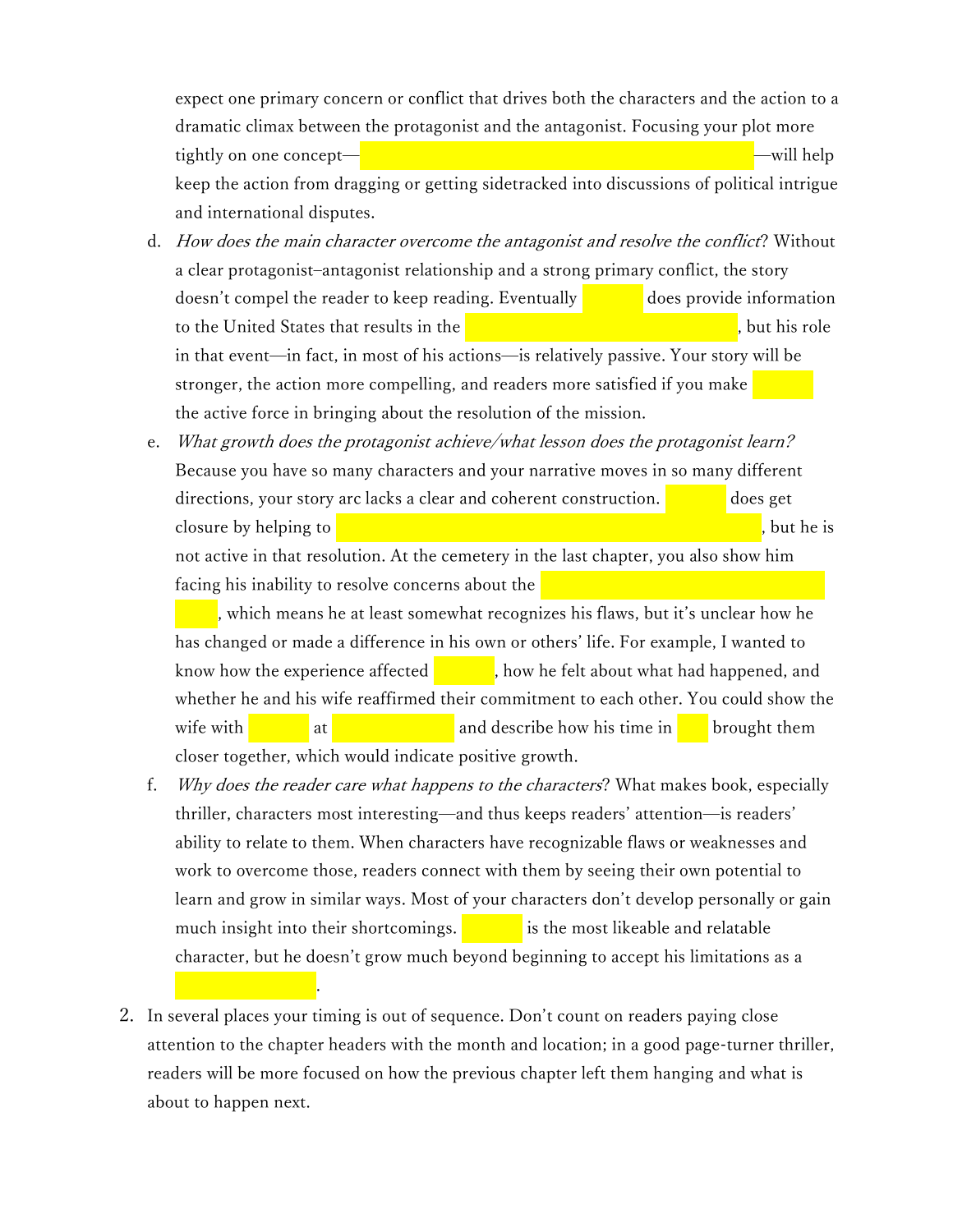a. Your instinct to open the manuscript with a dramatic event like the

is a good one. But the  $\qquad \qquad$  described in chapter 2 chronologically occurs before the  $\begin{array}{c} \hline \end{array}$  in chapter 1 and, most notably, explains why and how able to steal the biological the biological agent before the confusing. You might condense the conference description and make it a brief prologue that sets the stage for everything that happens later.

b. More importantly, you need to establish your protagonist much earlier in the story with a dramatic event that sets the stage for everything that comes after it. If your protagonist

is  $\frac{1}{\sqrt{1-\frac{1}{\sqrt{1-\frac{1}{\sqrt{1-\frac{1}{\sqrt{1-\frac{1}{\sqrt{1-\frac{1}{\sqrt{1-\frac{1}{\sqrt{1-\frac{1}{\sqrt{1-\frac{1}{\sqrt{1-\frac{1}{\sqrt{1-\frac{1}{\sqrt{1-\frac{1}{\sqrt{1-\frac{1}{\sqrt{1-\frac{1}{\sqrt{1-\frac{1}{\sqrt{1-\frac{1}{\sqrt{1-\frac{1}{\sqrt{1-\frac{1}{\sqrt{1-\frac{1}{\sqrt{1-\frac{1}{\sqrt{1-\frac{1}{\sqrt{1-\frac{1}{\sqrt{1-\frac{1}{\sqrt{1-\frac{1}{\sqrt{1-\$ that forces him to face the death of his simulation of his singer. Then follow with a short chapter about Junesin at the conference, and then the theft. Or you could have the death of  $\sim$  Sepencer's as a prologue, which would both introduce him as your primary character and simultaneously establish  $\qquad \qquad$  as the main plot point. The critical points are 1) to establish your protagonist and 2) identify their need to overcome some conflict or crisis that 3) drives them to make some choice or change that 4) resolves the conflict while following a logical sequence of events.

- c. Chapters 8, 10, and 31 also jump back in time for no apparent reason. I recommend keeping all the action chronological (unless you have a specific and compelling reason to include a flashback, which I don't think the story has).
- 3. You have a tendency to tell readers what has happened, rather than showing them what is happening to your characters through bold, descriptive action and animated dialogue. Long narrative blocks of "he said this and then this, and she said something else, and something else happened" don't give readers any sense of immediacy and inclusion in the action. You want to involve them by making them see what is happening as it happens, as told directly through your characters' words and actions.
- 4. You also tend to get distracted from your main action with long narrative sections that provide extensive background on your characters (often including minor ones), detailed information on  $\blacksquare$  functioning or history, and other descriptions that are irrelevant to the plot. Each character and every single scene in your story should do something to propel the action forward, compelling readers to turn the page and read another chapter. Any scene, character, or description that doesn't serve that purpose should be cut from the narrative.

### B. Characters and their development.

1. You have 30 distinct named characters who shape the plot and action, plus a variety of lesser unnamed characters. Such a multitude of characters can dilute the story.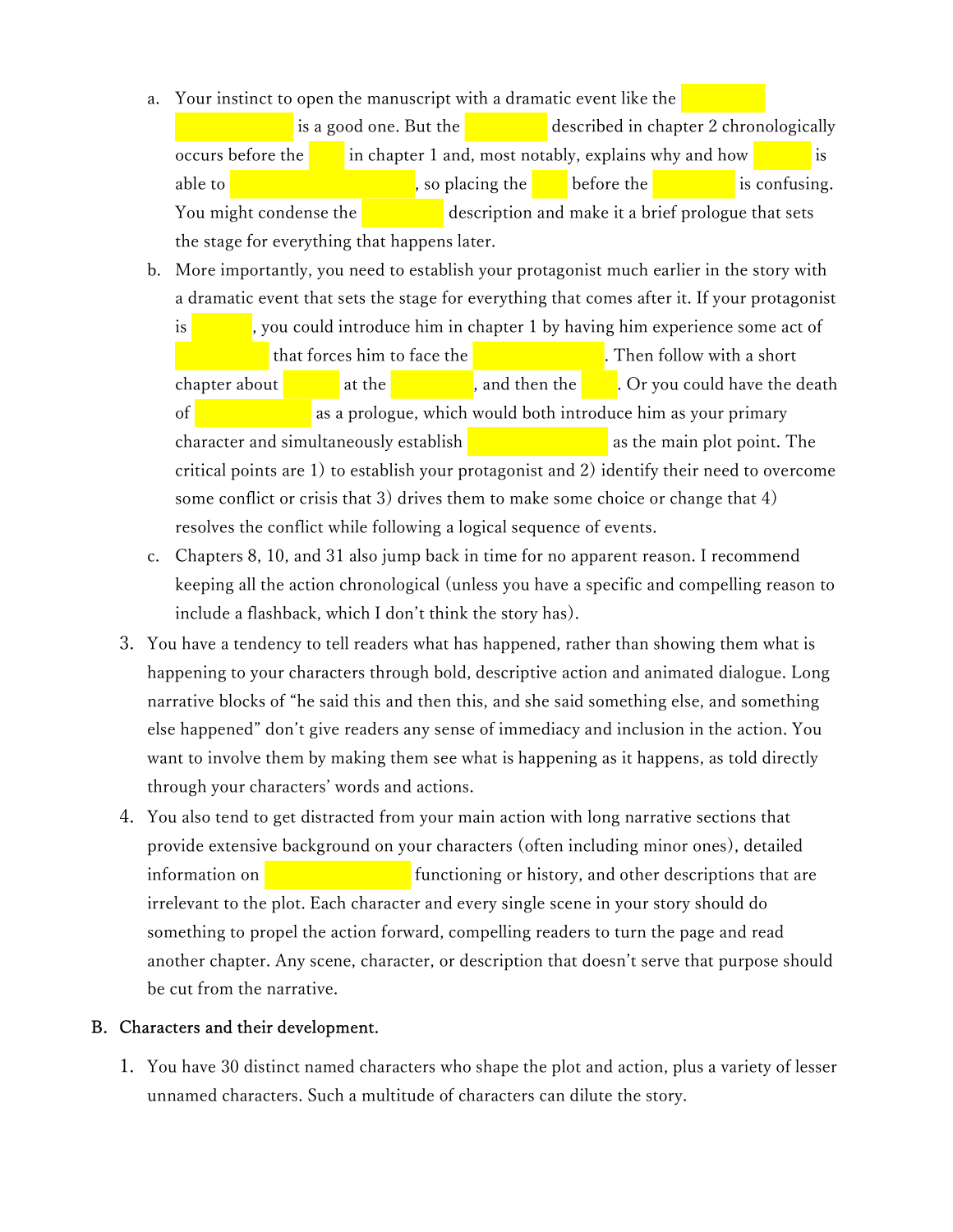- a. Readers won't be able to tell which characters are important and which are not. For example, you provide extensive background on and insight into **Figure 2** in chapter 1, then he is never seen again.
- b. With so many names and so much background on so many of the characters, it's difficult to keep track of who is who, what their bearing is on the plot, and how they respond to and influence the action. Secondary and minor characters like

or **Kim Pyong-in-** Can be important to the plot, but you don't need to spend a lot of words on them. They don't need a great deal of background story or physical details; they just need to fulfill a specific function that keeps the story moving.

- 2. You need to clarify who the most important person in the story is and build the plot and action around that person. The protagonist at first appears to be  $\sim$ he disappears after chapter 10, not even 50 pages in, except for one more brief mention in chapter 18. The next major character who appears is  $\sim$ , but he serves primarily as a nexus for the other characters rather than someone who actively drives the plot forward. The primary protagonist seems to be  $\blacksquare$ , who does not appear until chapter 28, halfway through the manuscript.
- 3. Your primary characters—**Network**, Spencer, Spencer, Spencer, Spencer, Spencer, Alfred, and Osmanov —could all use more development. Character growth is less about extensive background detail than about how each person changes and grows in response to your plot development. Part of what makes characters interesting is letting them learn from their mistakes, which allows readers to relate to and sympathize with them.
- 4. Another point is that although you should know as much as possible about the characters who drive your story—who they are, what they look like, what they think and feel, what their motivations are—readers don't need to know every one of those details. Some details are unnecessary to the plot, and some can be useful for plot twists or distractions that keep readers guessing and thus engaged with the story.
- 5. Some of your characters also are often absent from the action for long stretches at a time. The character list below identifies each chapter where a character appears. Long gaps make it more difficult to develop characters fully because during the intervening pages readers may forget who they are. If, for example, your action revolves around three main people—

, and  $\Box$   $\Box$   $\Box$  a good tactic is to follow each one for only one or two chapters at a time and to alternate between them in a regular pattern to help readers keep track of how the plot is progressing.

- -ch. 1
- ch. 2, 3, 8, 10, 18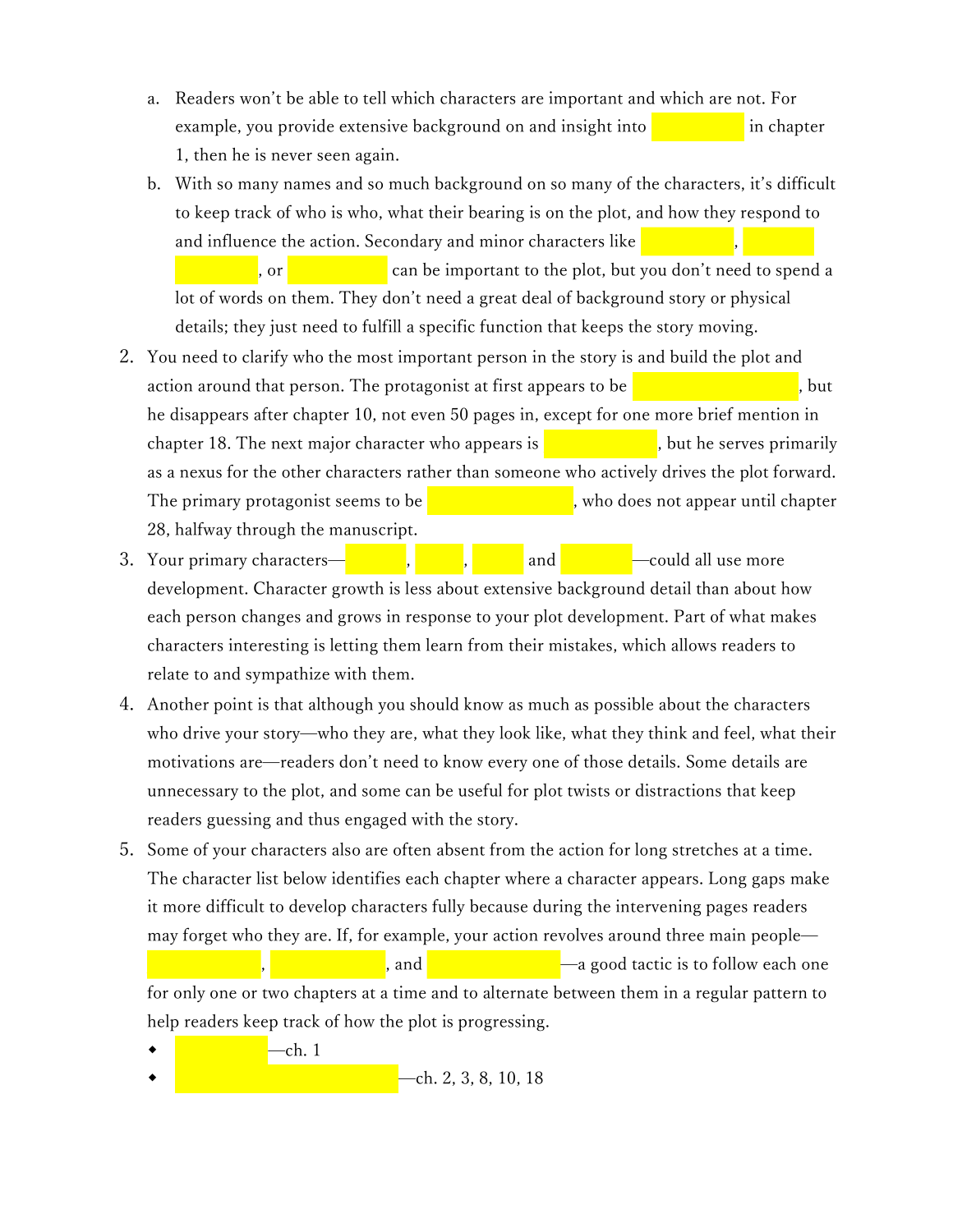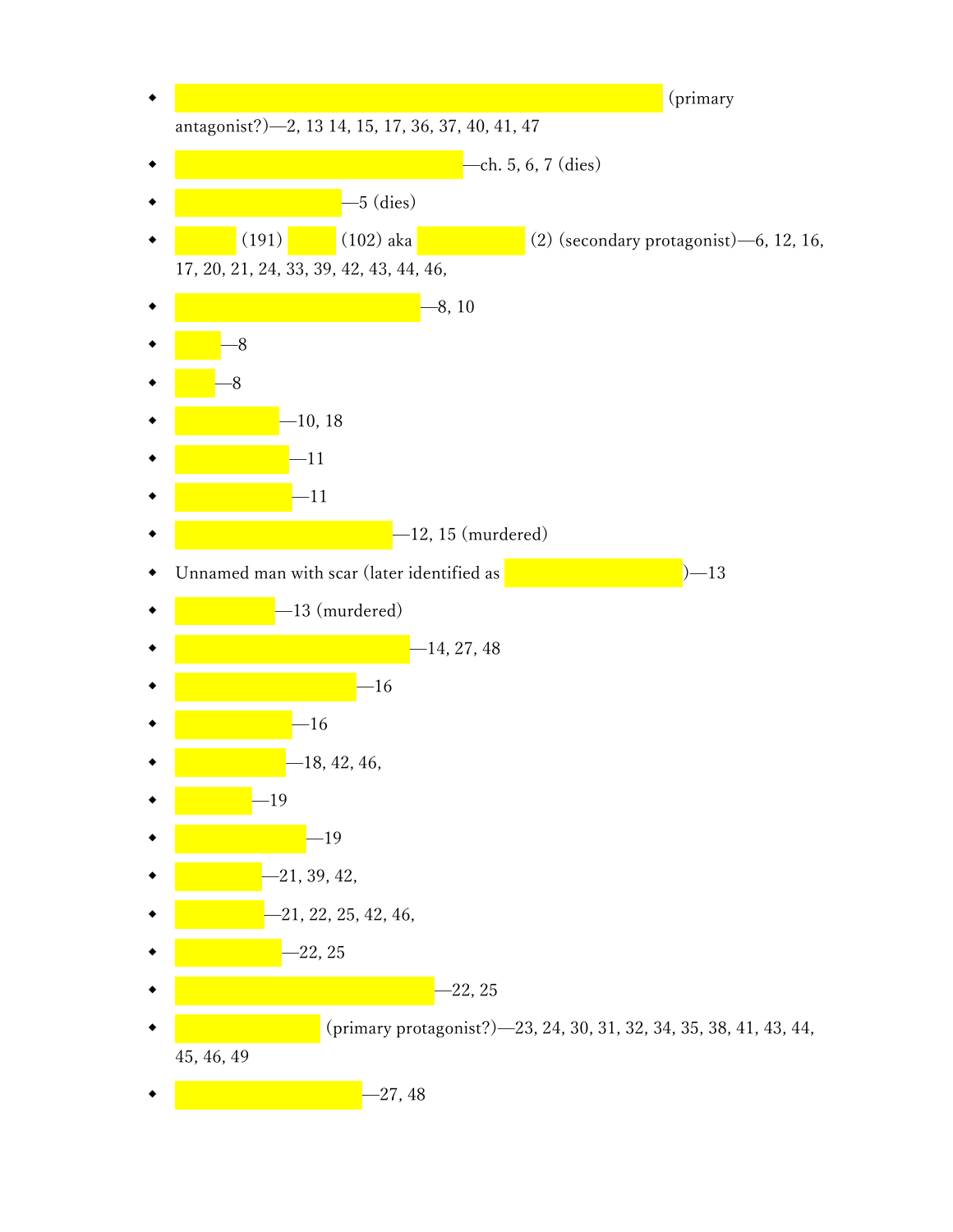- Unnamed technician (possibly  $\sim$  28
- (primary antagonist?)—28, 38, 43, 44, 45, 46, 48,
- 29
- $\bullet$   $-29$ -37, 40, 47, Unnamed FBI director-43, 44
- Unnamed test subject/prisoner—45
- 6. A related point is that your usage of names is inconsistent and thus confusing.
	- a. You frequently shift between last name and first name in identifying characters. Particularly when the first name (as in  $\vert$   $\vert$  ) is also often a last name, the shifts can be confusing and make it more difficult to keep track of who is who. Such usage also has the potential to alienate readers if you most often use first names for female characters while using last names for male characters.
	- b. Other characters have multiple names, and you are inconsistent in how you refer to them.
		- You mention an alias for  $\left($   $\right)$  but the name only appears twice. Unless an alias has some bearing on the plot, it is irrelevant. Instead you could say that he uses other names in his work without specifying what they are and further confusing readers.
		- You have three separate names for  $\blacksquare$  and refer to him variously in different chapters as Fadik, Husaan, Alfrad, Alfrad, Alfrad, Alfrad, Abdullah, Muhammed, Abdullah, Muhammed, A

. It's fine to establish aliases for characters, but in narrative descriptions you should be consistent in how you identify them to avoid confusion. For example,

flipped through his wallet and handed an ID to the inspector with a flourish. 'My name is **Abdullah Muhammed Kamani,**' he said." If you're familiar with the Jason Bourne books and movies, consider how Bourne has multiple passports with a variety of aliases, but he is always called Bourne except when he is specifically indicated as using an alias.

- c. You frequently have multiple variations in the spelling of names that further complicate readers' comprehension. You can easily avoid this confusion by creating a character list that will ensure consistency across names. I provide a basic list below in this review to help you smooth out flow.
	- Peter  $(7 \text{ instances})/$  (5 instances) Muhammad  $\sim$   $(87)/M$ ohammad  $(1)$  $(31)/$  (1)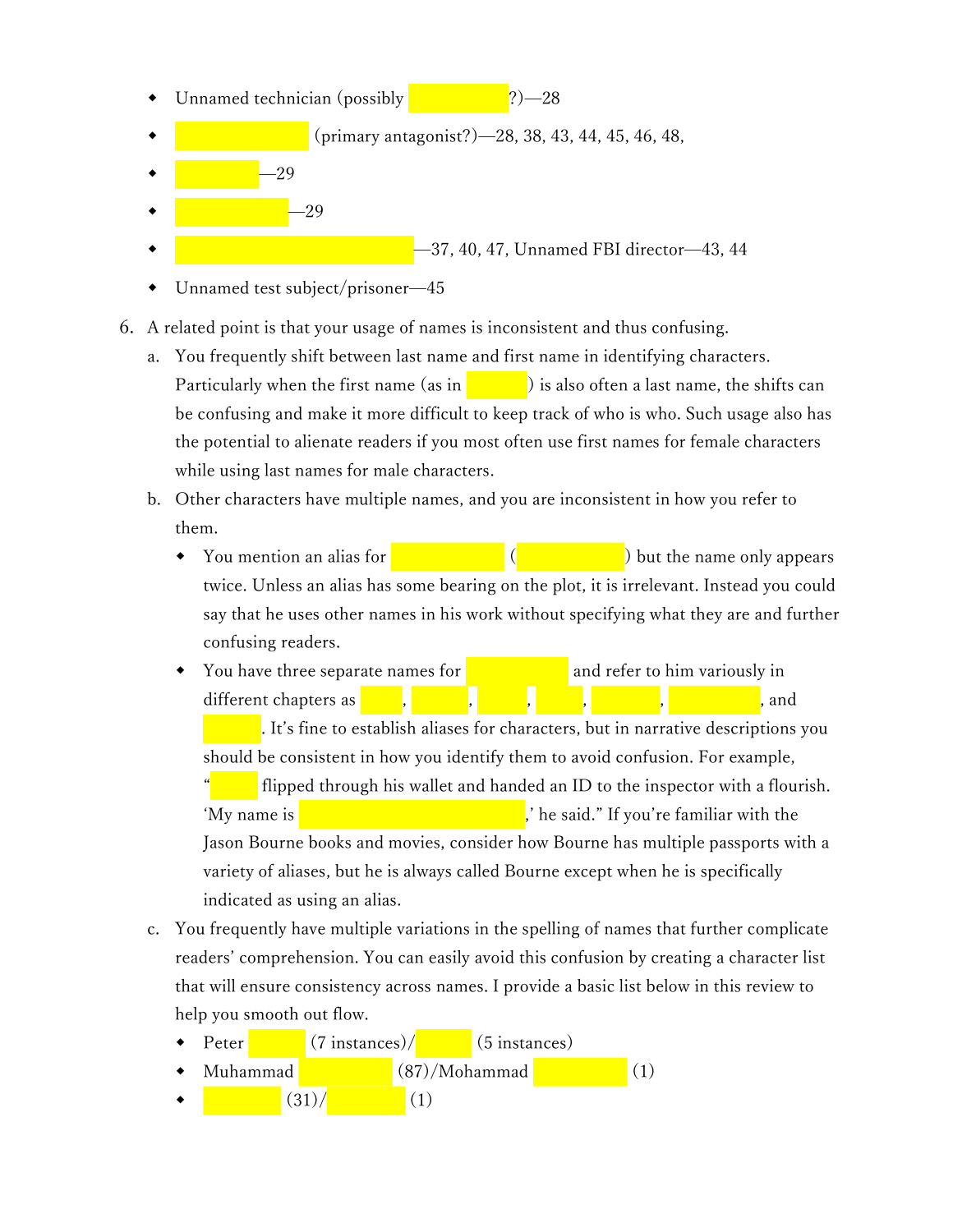

#### C. Action:

- 1. You often provide excessively repetitive descriptions of mundane actions, for example your step-by-step-by-step depiction of  $\sim$  procedures for working with the . Overly detailed explanation of simple activities slows your action practically to a standstill. In a thriller you want to focus on critical actions that will affect the outcome of the story, such as Spencer's choices while working in the Iranian testing laboratory, rather than routine steps that have no bearing on the plot.
- 2. You also give overly detailed descriptions, both of physical characteristics and background information, for minor characters that distract the reader from the plot and drag down the action.
- 3. Your dialogue frequently sounds stilted and unnatural. Listening to how people actually talk in conversation will help you create smoother, more realistic dialogue.
- 4. In many places you use long narrative sections to describe both actions and conversations that would be more effective if written as dialogue. Dialogue gives you a much better vehicle for including your characters' sensations, emotions, and conflicts, which all help to increase character development as well as reader engagement.
- 5. Chapter 4, describing the  $\frac{1}{\sqrt{1-\frac{1}{\sqrt{1-\frac{1}{\sqrt{1-\frac{1}{\sqrt{1-\frac{1}{\sqrt{1-\frac{1}{\sqrt{1-\frac{1}{\sqrt{1-\frac{1}{\sqrt{1-\frac{1}{\sqrt{1-\frac{1}{\sqrt{1-\frac{1}{\sqrt{1-\frac{1}{\sqrt{1-\frac{1}{\sqrt{1-\frac{1}{\sqrt{1-\frac{1}{\sqrt{1-\frac{1}{\sqrt{1-\frac{1}{\sqrt{1-\frac{1}{\sqrt{1-\frac{1}{\sqrt{1-\frac{1}{\sqrt{1-\frac{1}{\sqrt{1-\frac$ plot. I recommend you condense it and include it as part of the next chapter, where you  $introduce the$  brothers.
- 6. Throughout much of the story, particularly in relation to  $\blacksquare$ , your narrative sounds deliberately vague, making your meaning unclear and creating confusion. Does work for the FBI, or the CIA, or some other shadowy (possibly fictional) government agency? You don't give readers any clear idea of who or what the forces behind the scenes are, making your plot development less believable. Similarly, you often refer to characters as "the nuclear scientist," "the man with the scar," or even simply "the scientist" without any further description, which leaves readers wondering who they are.
- 7. **Johnson Smyth's apparent lack of a follow-up plan for infinite the Iranian laboratory and Iranian laboratory and Iranian laboratory and Iranian laboratory and Iranian laboratory and Iranian laboratory and Iranian labor** indicates weak plot development. No government agency would send an untrained operative into  $\frac{1}{\sqrt{2}}$  vithout having specific and well-defined procedures for following through to complete the assignment.
- 8. You give few narrative indicators of time passing, such as describing the outside temperature or seasonal changes. Such specifics anchor the story progression to help readers keep track of "real time" and thus strengthen the sense of the story's reality.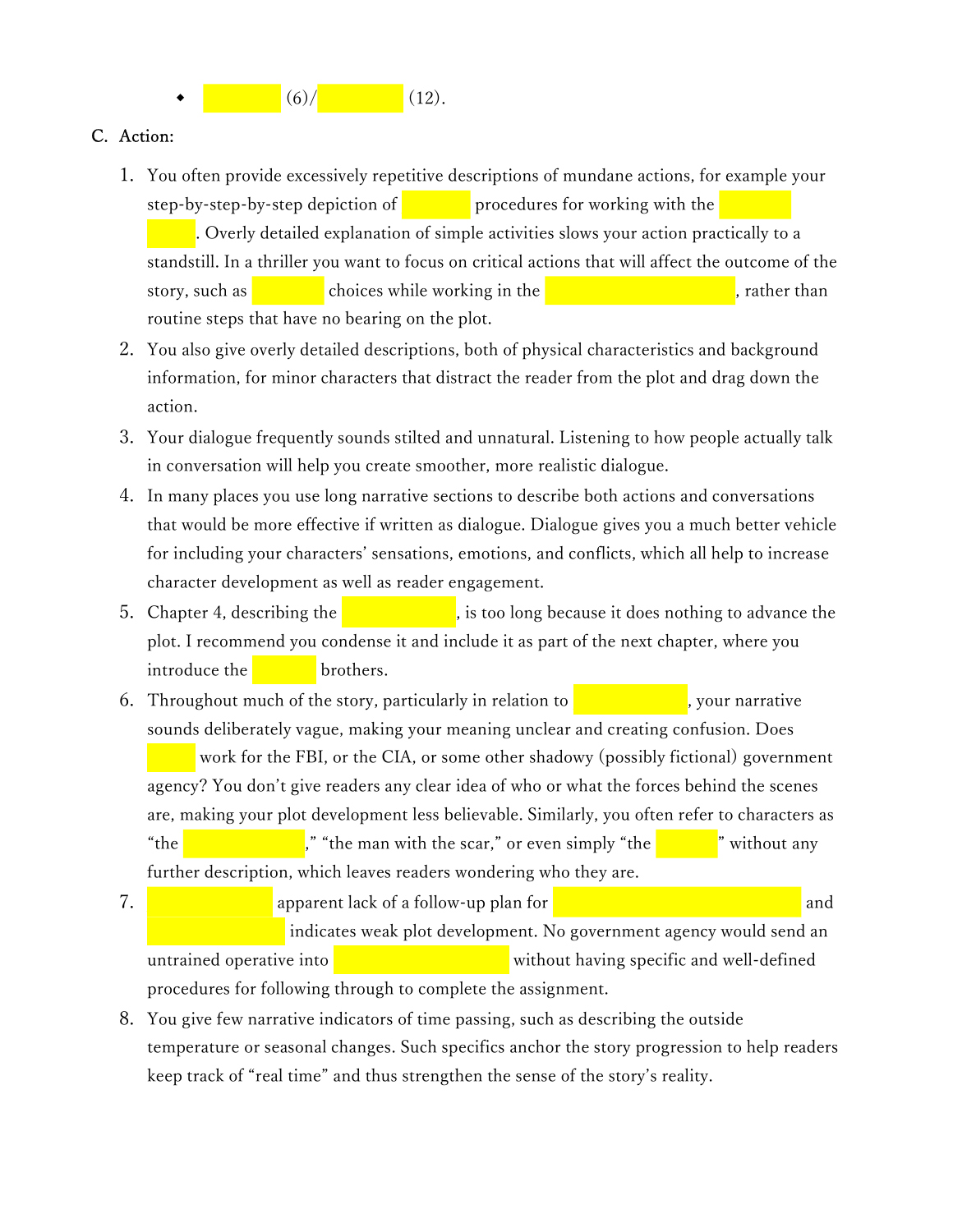## D. Language and sentence structure:

- 1. Some of your metaphors are powerfully descriptive, creating a strong image that will capture readers' interest: "
- 2. The manuscript will need a thorough copy edit to address a variety of grammatical and stylistic issues. You can clean up some of these issues yourself with a careful reading to look for inconsistencies and basic grammatical errors, which will decrease the amount of editorial work required and save you money later.
	- a. Frequent shifts in verb tense from past to present and back again.
		- $\bullet$  ,  $^a$  , and flatter with impressed and flattered by his exchange with Husaan. It is not often the  $^a$
		- distinguish instead of distinguished

indifferent sea sailing toward the unknown."

present instead of presented

to meet some onder the meeting  $\frac{1}{2}$ 

- b. Inconsistent subject–verb agreement and occasional missing subject or verb.
- c. Frequent use of incorrect words in context or basic spelling errors on common words. Many of these errors should be easily found through a simple read-through or basic spell-check. A few are noted below as examples.
	- his instead of he
	- this instead of his
	- and instead of an
	- busines instead of business
	- remined instead of reminded
	- solders instead of soldiers
	- brining instead of bringing
	- as instead of was
	- procedure instead of proceed
	- fractions instead of factions
	- mentioned versus motioned
- d. Use of non-words words such as theoric and Arabid.
- e. Repeated use of "that" in reference to people instead of "who."
- f. Missing or incorrect punctuation, especially with commas, question marks, and quotation marks on dialogue.
- g. Inconsistent spelling, missing italics, and inconsistent capitalization of  $\sim$  (47) instances) versus  $(9 \text{ instances}).$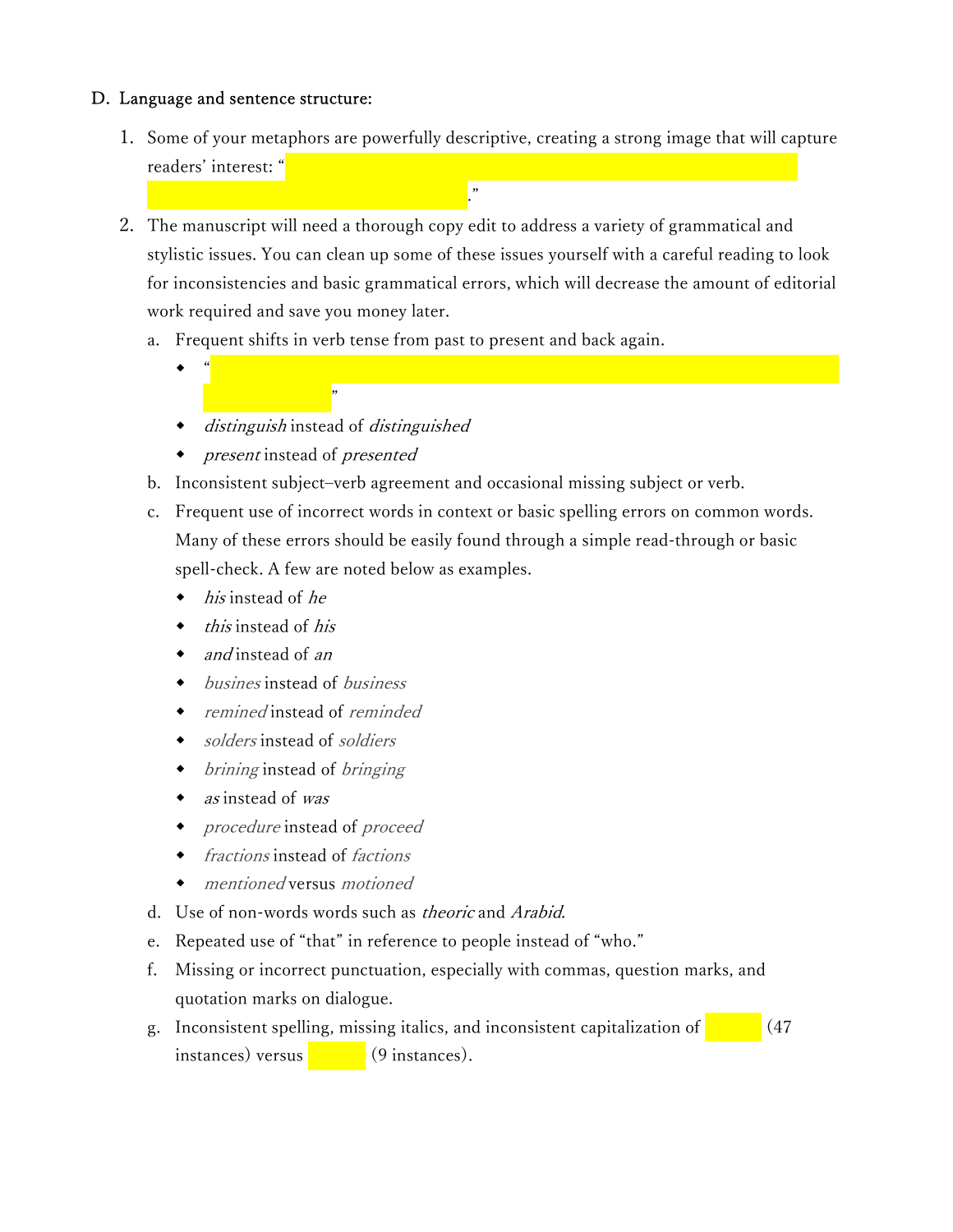3. You frequently use redundant sentence structure and repeat words or phrases, which sounds awkward.



4. The narrative will also need in-depth line editing to address awkward or incoherent sentences.



- 5. The word choice is often weak, using vague terminology rather than specific and descriptive language, for example: "Some kind of device for seeing if he had any weapons if he had any weapons if  $\alpha$  versus
	- a. You have 247 instances of the word "very." More accurate and descriptive terms will give your writing greater immediacy and power.
		- $\bullet$  quite interested

ray scanner to detect weapons."

- $\bullet$  *tiny* privately owned firm
- $\bullet$  *extremely* time consuming
- b. You tend to use passive voice rather than active voice. Passive voice indicates that some action is done by someone or something, while active voice states directly who does the action.

|                      |              | " (passive) versus |
|----------------------|--------------|--------------------|
| $\epsilon$           | $"$ (active) |                    |
|                      |              |                    |
| " (passive) versus " |              |                    |
|                      | $"$ (active) |                    |

c. You frequently rely on "dummy" subjects such as *there are/were*  $(230 \text{ various uses})$  and *it is/was*, which clutter up the narrative with unnecessary words and dilute the power of your writing.

|  | IIQ |
|--|-----|
|  |     |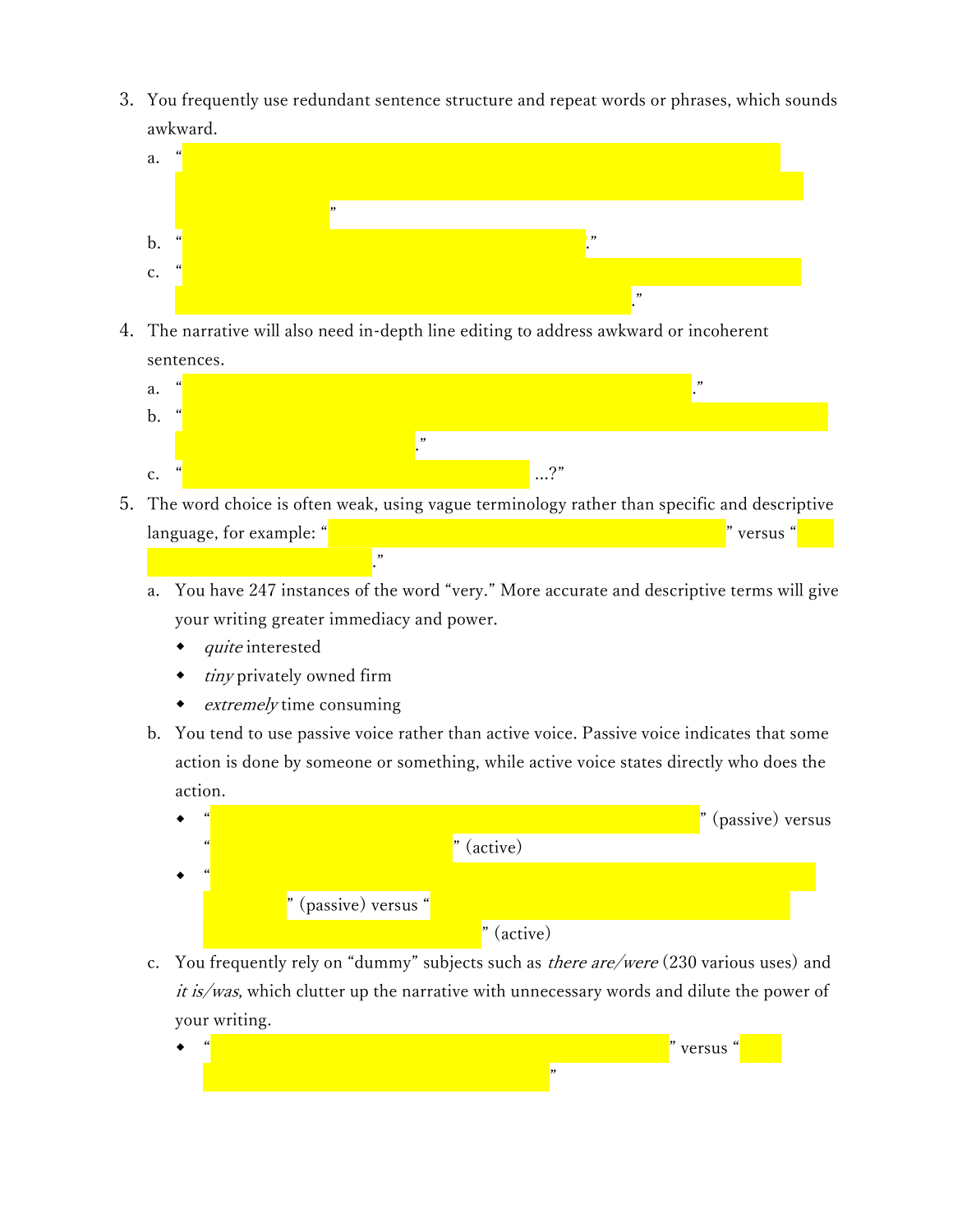

# E. Problematic wording:

- 1. You frequently use questionable language that is usually (but not always) irrelevant to the plot, distracts from the action, and may offend some readers.
	- a. Sweeping generalizations and words that perpetuate racial or ethnic stereotypes.
		- $\begin{array}{cc} \bullet & \text{``} & \text{''} & \text{''} & \text{''} \end{array}$
		- "whipping boy"
		- looking"
		- "colonials"
		- "the blarney that the Irish seem to be born with"
		- "acquired their freedom so they could murder their fellow countrymen"
		- "all look alike"
		- $\leftarrow$  " $\leftarrow$ "
		- "smells like an
	- b. Sexist terminology such as *mankind*.
	- c. Repeated observations about men's sexual prowess and conquests, excessive description of women's physical characteristics, and sweeping generalizations about people's sexual interests that do nothing to advance the plot or action. Having sex in a thriller is appropriate only insofar as it relates directly to the plot or advances the action—for example, developing a relationship between two main characters. Otherwise, it merely distracts from the story.



 $\leftrightarrow$  "He environ's youth and good looks and good looks and good looks and recognized the chemistry that had to

be creating all kinds of delightful sexual fancies between  $\frac{n}{\sqrt{2}}$ 

d. Clichés and vulgar expressions.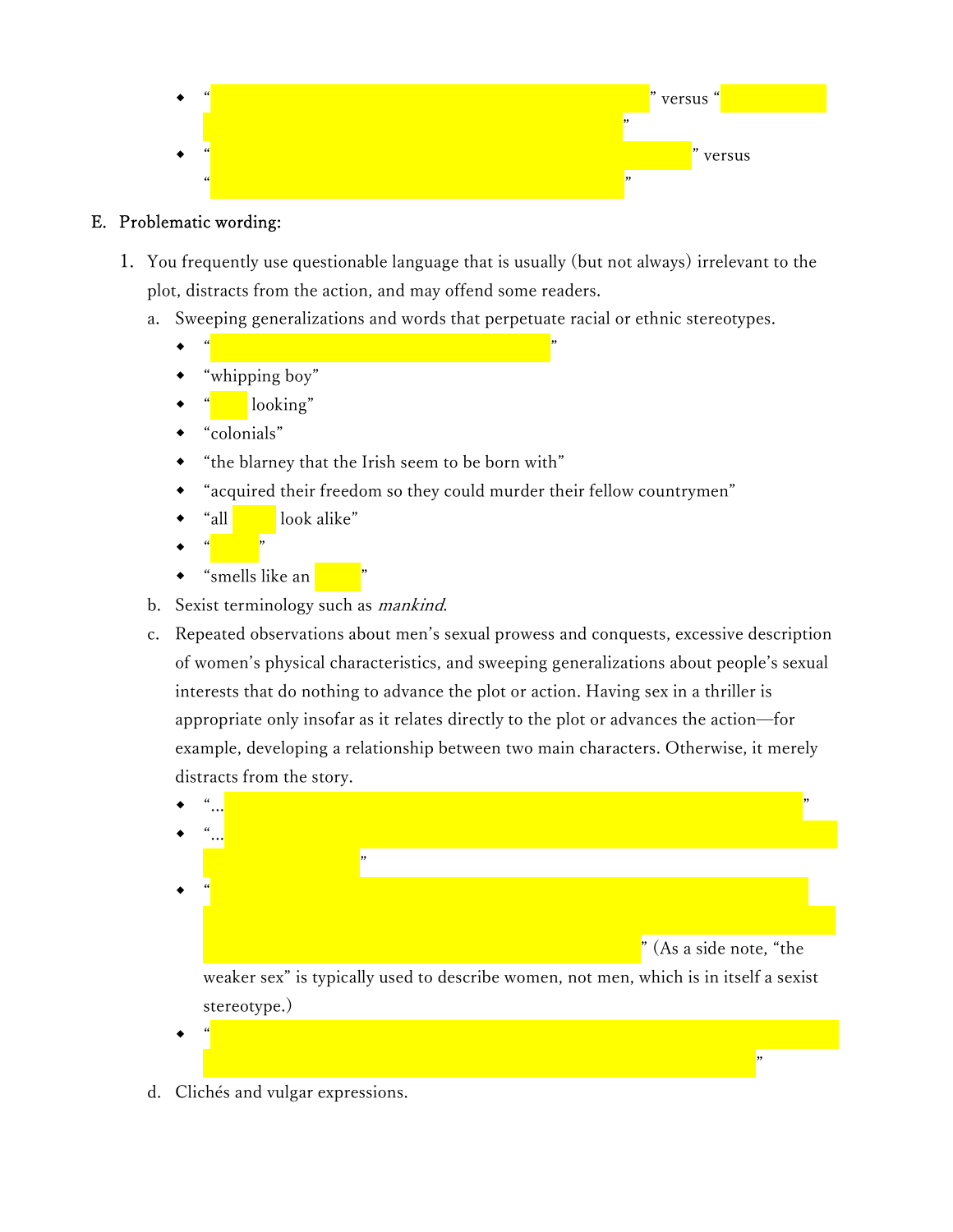- "doesn't smell right" (used twice)
- "went ape shit"
- "missing the boat"
- "grab the world by the balls"
- "the last thing he wanted to do"
- "connect the dots" (used four times)
- "feel it in his bones"
- e. Unfamiliar words, particularly scientific terms, that may need definition or clarification.
	- Abaya
	- Autoclave
	- three horses of the apocalypse (The Bible mentions four horsemen of the apocalypse.)
- f. Missing, misplaced, or vague antecedents, especially with pronouns such  $he$ , they, and it, that create confusion in your narrative because their meaning is not immediately clear to readers.
- 2. On a few occasions you use *Islam* as an adjective to modify a noun. *Islam* is the name of the religion and is a noun. The adjective form is Islamic.
- 3. In a few places you make statements that sound unrealistic or unlikely, such as describing an golf course and exaggerating the size of the US Consulation of the US Consulation of the US Consulation of the

. In reading through the manuscript, I did some basic fact checking that made me question such statements.

4. In several places you insert your external perspective on social, medical, and cultural issues, offering commentary on something that the character would not know about or providing information that is unnecessary and thus disrupts the flow and drive of the action. Your characters and their actions should indicate what information is important without you explicitly telling the reader how or why you think it's relevant or essential. Whenever possible, you should provide this kind of information through your characters.